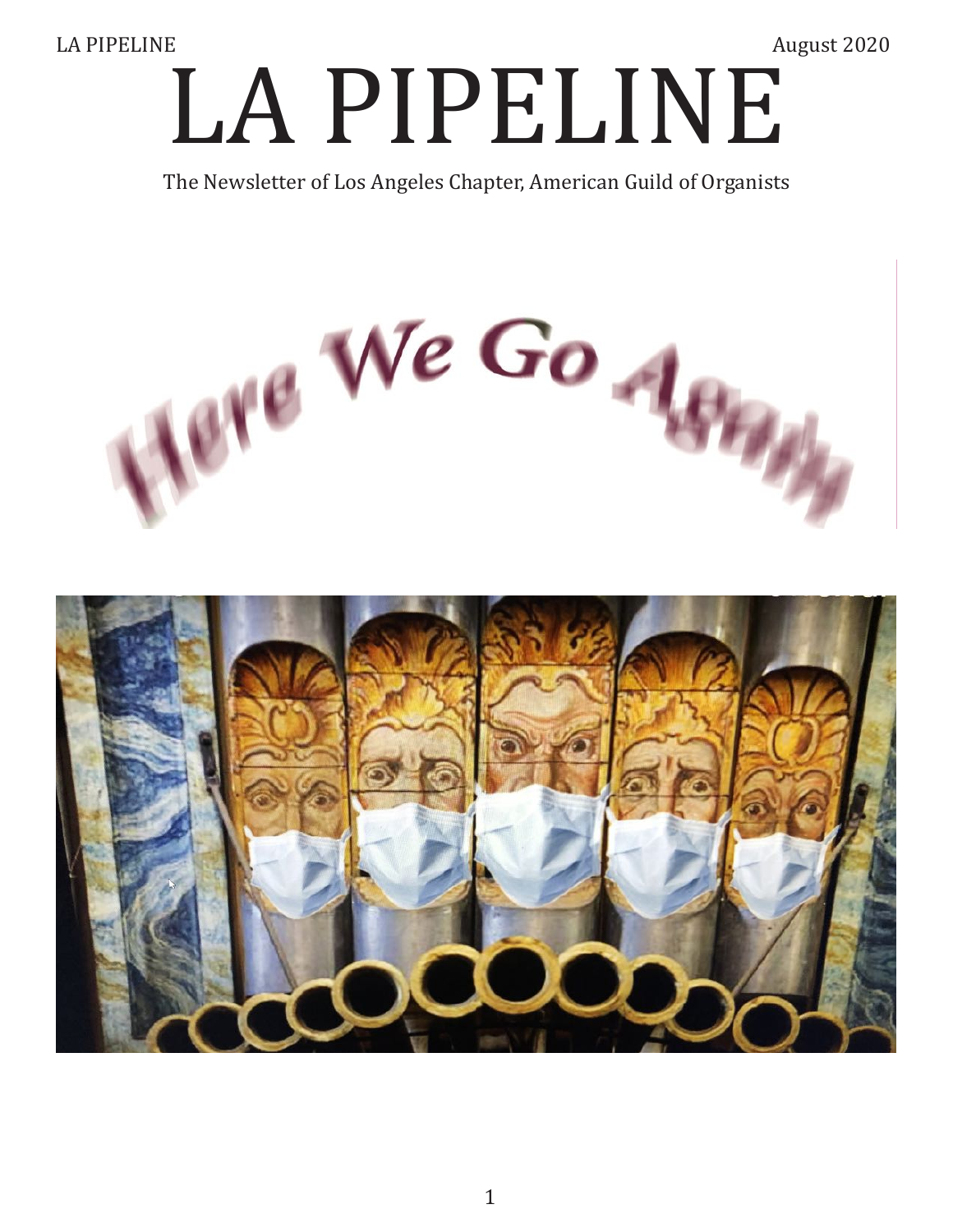

## **Dean's Message Nelson Dodge**

Many of you enjoyed the AGO OrganFest 2020 presentations July 20-24, but if you missed any of the five programs, you can still watch them at your convenience. View them on the OrganFest web site at www.agoorganfest2020.org or directly on YouTube on the AGO OrganFest 2020 channel.

And here's a hint: watching them on a big screen with a good sound system is almost like being there!

In addition to the five main programs there are also six Rising Star performances. Be sure to check out the performance by the West Region Rising Star Amber Dahlberg, a student at BYU in Utah. You might have heard her winning performance in the competition last year during the Orange County regional convention.

Pipe Talks are another feature of the OrganFest—a collection of videos and pdf presentations—that showcase some of the workshop sessions that had been planned for the Atlanta convention.

The Zoom after parties had up to 200 people participating each evening. A group of that size cannot interact effectively so the "breakout room" feature was used to randomly create small groups of approximately 15 people where we had the opportunity to introduce ourselves and talk amongst ourselves for ten to fifteen minutes. These remote interactions were surprising enjoyable and engaging, probably because we've been deprived for months of face-toface contact and socializing with our AGO colleagues.

#### **Summer Zooming**

Speaking of the lack of socializing with our colleagues, I've planned a series of Zoom meetings throughout the month of August, each hosted by an LA AGO member. There is a suggested topic for each session, but these are primarily intended as opportunities to just connect and talk with each other, much as we would at the dinner before an AGO meeting or the reception following.

The sessions are planned for a variety of days and times—please see the schedule later in this newsletter. We are asking that you pre-register for the sessions you wish to attend so that we can anticipate who to expect and manage the number of people to ensure everyone has a chance to participate.

#### **Members' Recital**

We'll end the month with a virtual Members' Recital on Zoom featuring pieces LA members have recorded over the summer or wish to record specifically for this event. Thanks to Tim Howard for suggesting this and advising on how to do this on Zoom with good sound quality. The event will happen Sunday, August 30 at 5:00 PM. If you wish to have your video included, please send me an e-mail and I'll send you the link to a google drive folder where you can load your iPhone video (MOV file) or mp4 file.

#### **Membership Renewal and Dues Assistance**

This is the time of year when a majority of AGO members renew membership—please take a moment to check that your membership is renewed. Renewals are accomplished online using the OnCard system. There are links to the login page on the LA AGO web site (laago.org) and on the national web site (agohq.org).

During this particularly unusual and stressful year we want to be sure that everyone who desires to be an AGO member is able to do so. If you are experiencing financial hardship due to loss of work the AGO has funds available to cover member dues for the 2020-21 membership year. You can request this assistance by e-mail directly to Elizabeth George, Director of Member Engagement and Chapter Development at the national AGO office. Her e-mail is: elizabeth.george@agohq.org Requests are handled in confidence by the national office.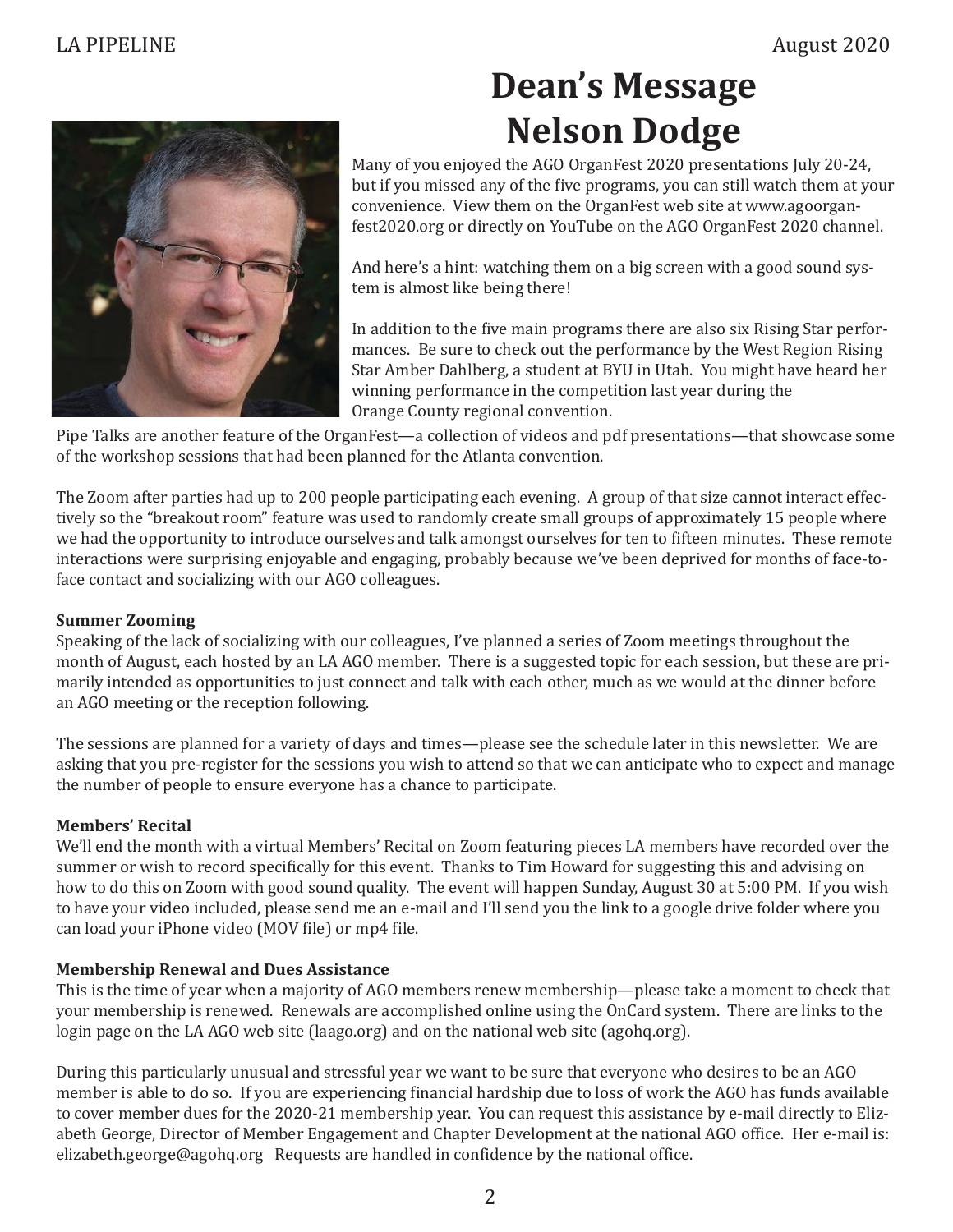## **Summer Zooming 2020**

Los Angeles Chapter typically takes the summer off. Members often use this time to travel for professional pursuits and pleasure. This summer the usual pattern has changed for most of us. Spending a lot more time at home with limited or no face-to-face contact with others seems to be the usual routine for many.

With so many people familiar with using Zoom for work and family meetings, this gave us the idea to use Zoom for some summer fun. And if you did manage to plan a trip somewhere, you can join in from wherever you are! Various members will host a Zoom meeting where we can chat informally about what we've been up to lately. A variety of dates and times throughout August have been randomly selected so that at least one (or more) of these meetings will fit your schedule. A topic is suggested for each meeting, but it is just that—a suggestion. These will be informal gatherings where the conversation can go where you want, much like a pre-meeting dinner or reception.

The culminating event on August 30 will be a special member recital and happy hour, where we'll hear and see a wide range of pre-recorded short performances by several members while you enjoy your favorite beverage. We'll have the opportunity to talk with the performers about their piece. Again, it will be informal and fun….and you can enjoy and interact from the comfort of your home.

We're requiring pre-registration for each of these events so that we know who to expect. A separate e-mail will be sent with the links to register for each of the sessions you wish to participate in.

**Saturday, August 8, 2020, 10:00 AM Host: Christoph Bull** *Share your experiences with live streaming your worship services*

**Wednesday, August 12, 2020, 7:00 PM Host: Jeffrey Parola** *Using technology for church music / Creative pursuits…..like improvisation*

**Friday, August 14, 2020, 10:00 AM Host: John West** *Meet new Executive Committee member John West*

**Monday, August 17, 2020, 7:00 PM Host: James Hurd** *What new musical pieces have you discovered or begun to work on?*

**Thursday, August 20, 2020, 7:00 PM Host: Joshua Gusman** *What are you doing to stay well and productive?*

**Tuesday, August 25, 2020, 7:00 PM Host: Linda Brown** *Learn more about AGO Certifications / Using OrgelKids to promote the organ*

**Friday, August 28, 2020, 7:00 PM Host: Philip Smith** *What new recipes are you cooking/baking?*

**Sunday, August 30, 2020, 5:00 PM Host: Kevin Cartwright** *Member Recital & Happy Hour*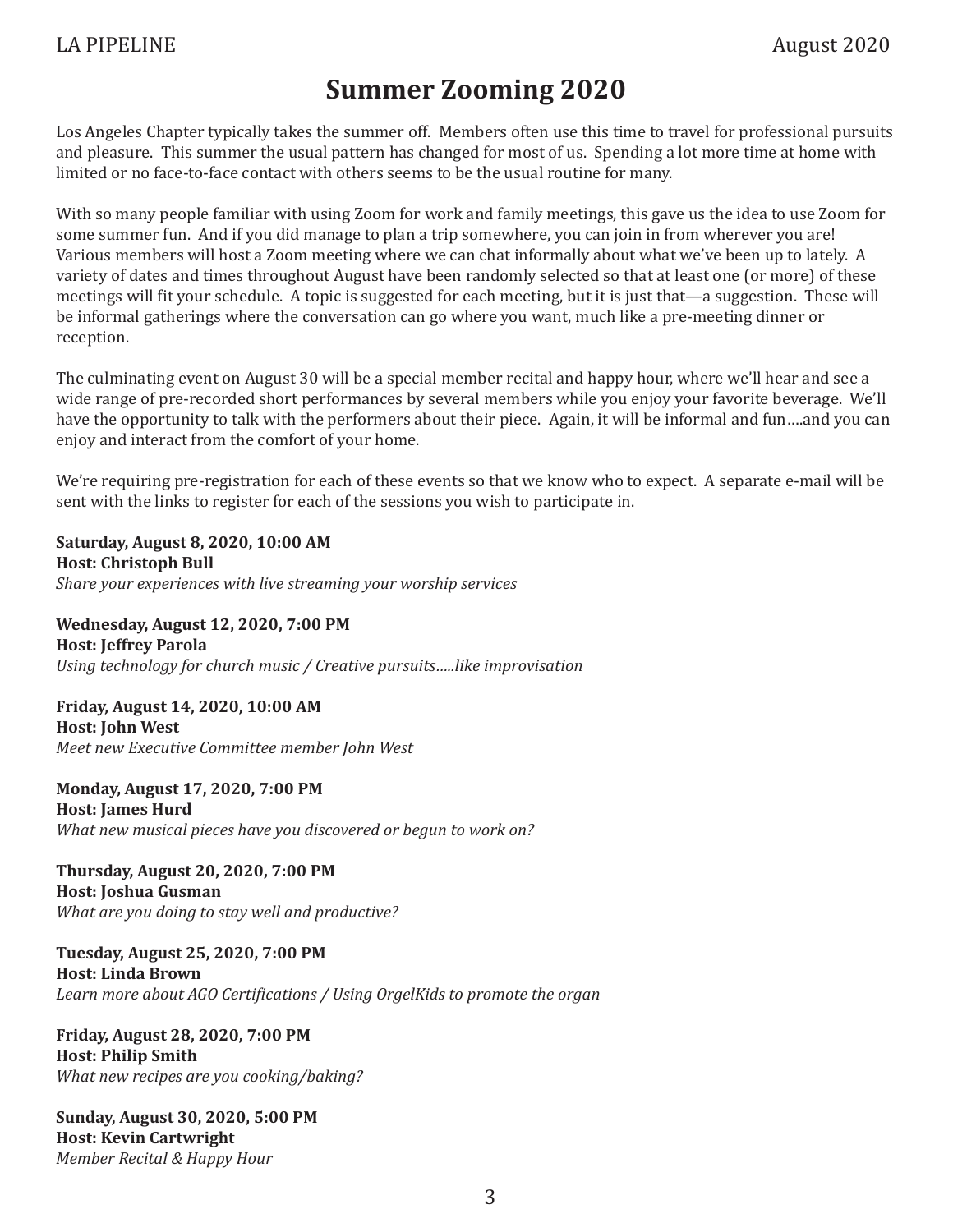

## **Southern California Organ Builders**

 **Manuel J Rosales Feature Editor**

**This new monthly section will feature the work of all Southern California Organ Builders who build, refurbish, tune and maintain our instruments.**

**O'Neal Pipe Organ Service** has designed, constructed and installed a new four-manual, drawknob console for St. Cross Episcopal Church, Hermosa Beach in 2018, featuring a touch-screen controlling 50 banks of 100 levels totaling 5,000 levels, record-playback, transposer, piston sequencer with a USB backup drive. The console case is made from solid red oak and the interior from walnut; it is moveable with integrated casters. The new console has replaced the original 1974 Wicks that had been revised several times. The tonal design of the organ has been substantially altered and re-voiced with additional new pipe ranks. Currently, the organ has four manual divisions and pedal controlling 52 ranks with more tonal revisions anticipated including improvement of the large Antiphonal division. Current O'Neal Pipe Organ Service projects include cleaning and upgrading the Balcolm and Vaughn organ in St. Luke's Episcopal Church in Monrovia. LA-AGO Chapter and past Board Member Sean O'Neal is the Organist-Choirmaster at St. Cross and the owner of O'Neal Pipe Organ Service.





**Rosales Organ Builders** has completed the installation of a newly refurbished 3-manual console for St. Thomas of Canterbury, Episcopal Church in Long Beach. The three manual instrument was originally designed and built in 1968 by Robert Noehren and Associates of Ann Arbor, MI for the New England Conservatory of Music. After its installation, the console was replaced by a 4-manual Moeller formerly at First Congregational Church, Long Beach. As the condition of the Moeller console deteriorated it was decided to acquire one better suited to the Noehren's tonal resources. The new console features 250 levels of memory, record-playback, transposer and a general piston sequencer. It is easily moveable on built-in casters, avoiding the bulk of a platform. LA-AGO Chapter members John Mitchell, Chair of the Organ Taskforce, spearheaded fund raising and logistics; LA-AGO Chapter Historian, William Henderson is Organist-Choirmaster. LA-AGO Chapter Sub-Dean Kevin Cartwright and LA-AGO member Manuel Rosales directed the project and supervised the installation. Currently, Rosales Organ Builders is completing construction of Opus 41 for All Saints' Episcopal Church, Kaua'i, Hawai'i.

**Church Keyboard Center** is installing a new two-manual Monarke console with 200 memory levels, record-playback, transposer, bass coupler with 12 generals and 5 divisionals, substantially expanding the original 1975 Wicks Organ Co., 23 stops/11 ranks in The Church of Jesus Christ of Latter-day Saints, Lancaster Stake Center. The finished organ will have 33 stops and 30 ranks consisting of 10 pipe ranks and 20 digital voices. Lawrence Strohm, LA-AGO Chapter Member is revoicing, rebalancing and regulating the pipework. LA-AGO Chapter Dean, Nelson Dodge represents Monarke and is responsible for the installation including voicing of the digital ranks. The expanded specification eliminates all inter-manual borrowing and most of the unification. New ranks include a Great 8' Trumpet, a Swell full-reed chorus and additional Pedal voices. Completion is projected for early August. Church Keyboard Center's next installation is a large instrument for All Saint's Episcopal Church, Montecito, CA.

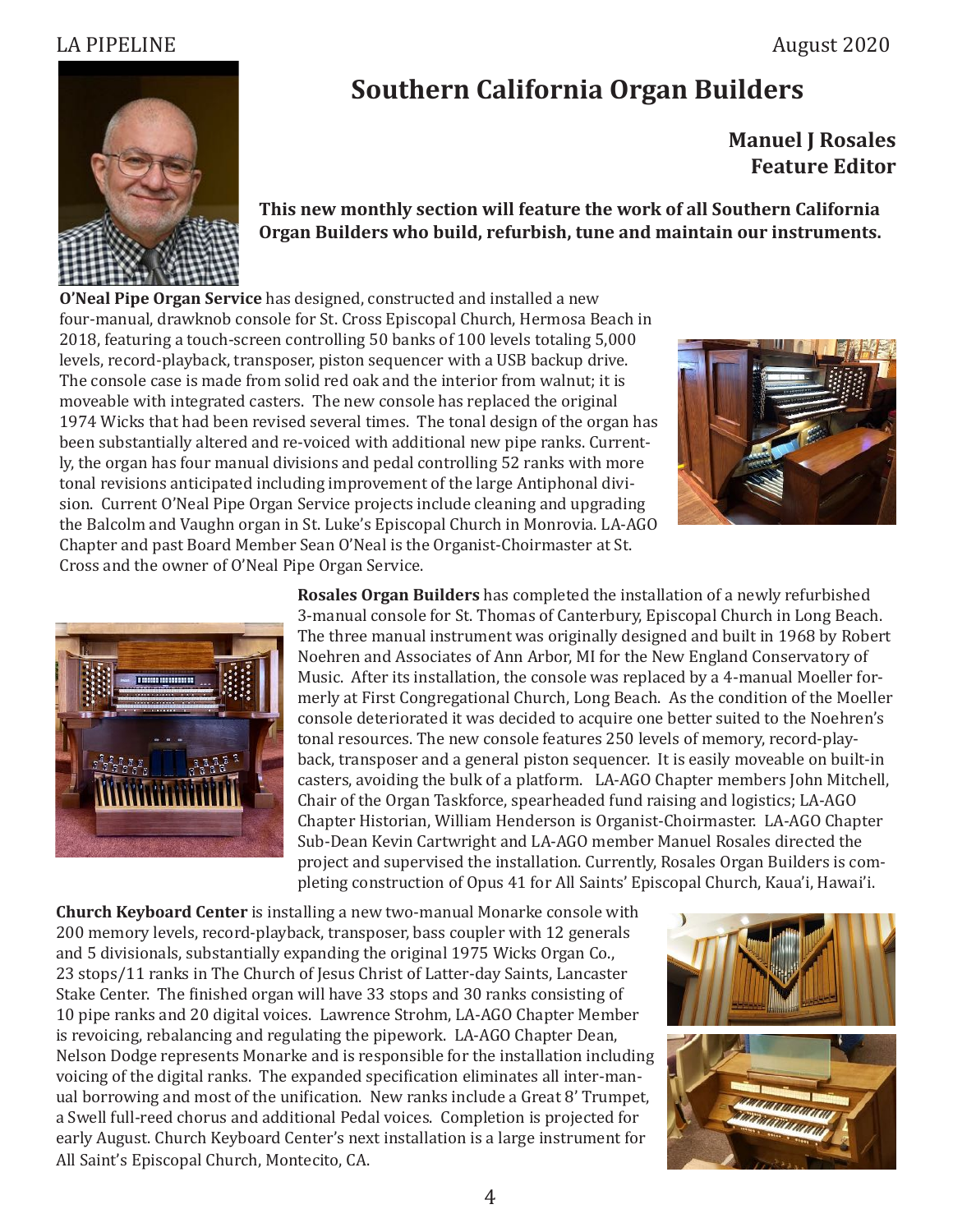

# 2020 **CENSUS OFFICE**

## Job Opportunities \$22.50 - \$27.50 per hour Apply online www.2020census.gov/jobs

The following opportunity has come to our attention for those who may need temporary work because of reductions in your regular job due to COVID19.

The U.S. Census Bureau is recruiting for full- and part-time temporary positions to assist with completing the 2020 national census.

| <b>Census Field Supervisors</b><br>*Supervises a Team of Enumerators.                                                     | \$27.50 per hour |
|---------------------------------------------------------------------------------------------------------------------------|------------------|
| <b>Enumerators (Census Takers)</b><br>• Visit households to validate address<br>and follow-up on Census<br>questionnaire. | \$25.00 per hour |
| <b>Recruiting Assistants</b><br>◆Promote Census Jobs. Local<br>grassroots recruiting.                                     | \$27.50 per hour |
| <b>Office Operations Supervisors</b><br>*Supervises office clerks.                                                        | \$26.50 per hour |
| <b>Clerks</b><br>◆ Performs clerical office duties as<br>assigned.                                                        | \$22.50 per hour |

### One application is all it takes to be considered for all positions!

#### Basic Qualifications

 $\checkmark$  Must have valid email address

- $\checkmark$  U.S. Citizenship required\*
- $\checkmark$  Must be 18 years of age or older.

- The pay rates range for \$22.50 to \$27.50 per hour in LA County
- The work is based in and around the city where you live. We are offering jobs in every city in the United States.
- The jobs can be full-time (max. 40 hours per week) or part-time (min. 20 hours per week.) with flexible hours. Evening and weekend hours are available. The flexible hours allow you to either compliment your current job by working in your off hours, or to work at the census full time.
- No previous experience or education is required. You just need to be 18 years or older, have a valid drivers license and a valid email. Non-citizens with permission to work in the U.S are eligible.
- The jobs are temporary 8 week contracts with the federal government. If there is more work at the end of the first contract it can be extended for 8 weeks.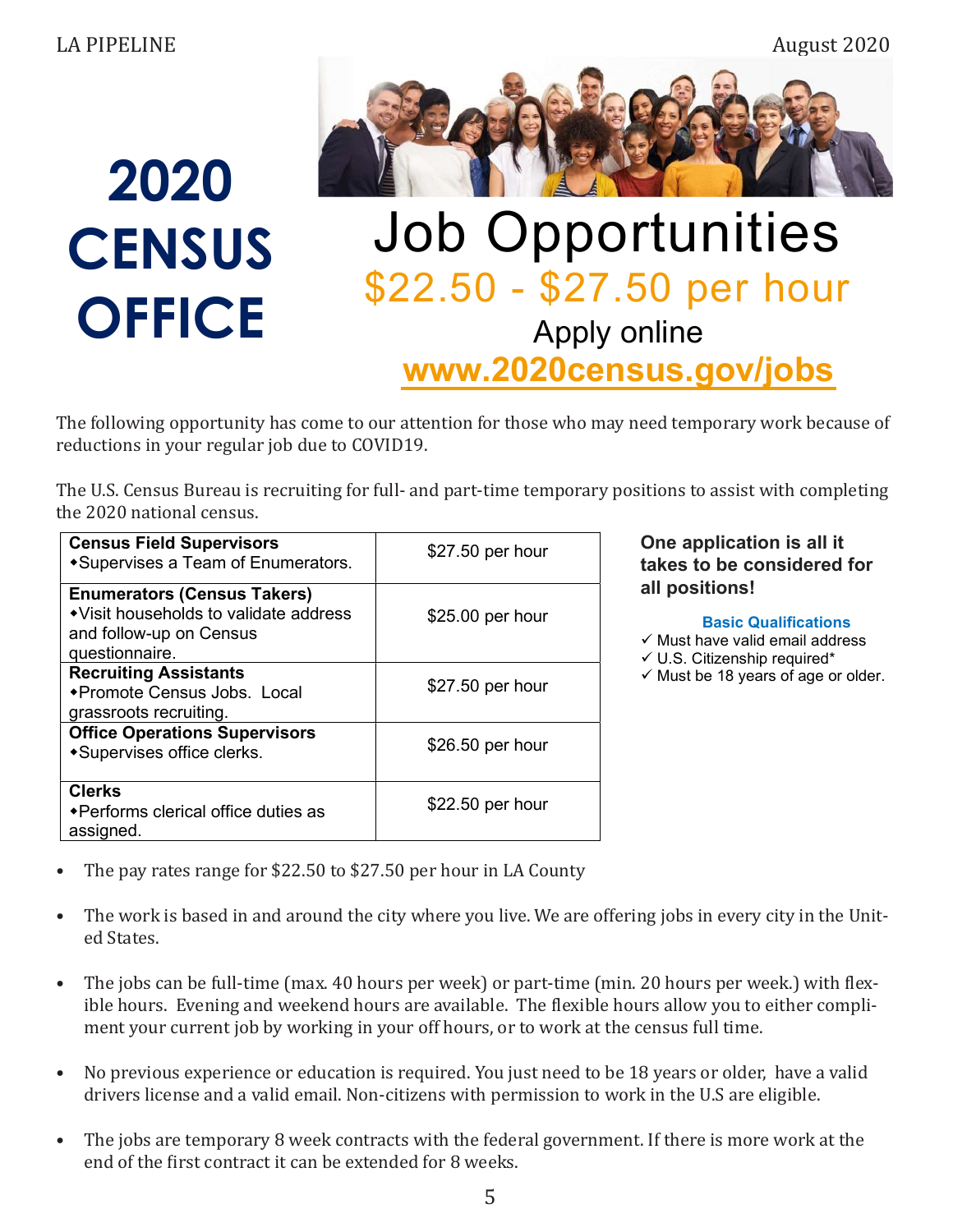#### AMERICAN GUILD OF ORGANISTS LOS ANGELES CH P E R  $\mathsf{A}$

## **ANNOUNCING** THE LAAGO PODCAST

Remember that moment when you were first captivated by an organ? When the sounds and sensations drew you in and piqued your curiosity? When you saw an organ console up close for the first time and was overwhelmed by its complexity? When you just knew you wanted to learn how to play one? We all have memories like this and stories to tell



about them. In each episode of The LAAGO Podcast, host Thompson Howell speaks with a different member of the Los Angeles Chapter, and occasional special guests, about their own love affair with the organ and how that passion informs their particular involvement with the organ world today. Whether you're a church musician, a concert organist, an organ builder or technician, a composer who writes for the organ or simply a fan of the organ and its music, you'll enjoy hearing the stories of your colleagues and fellow LA AGO members.

Listen from the LA AGO website, or subscribe wherever you get your podcasts.

# **[Listen Now](https://www.laago.org/podcasts)**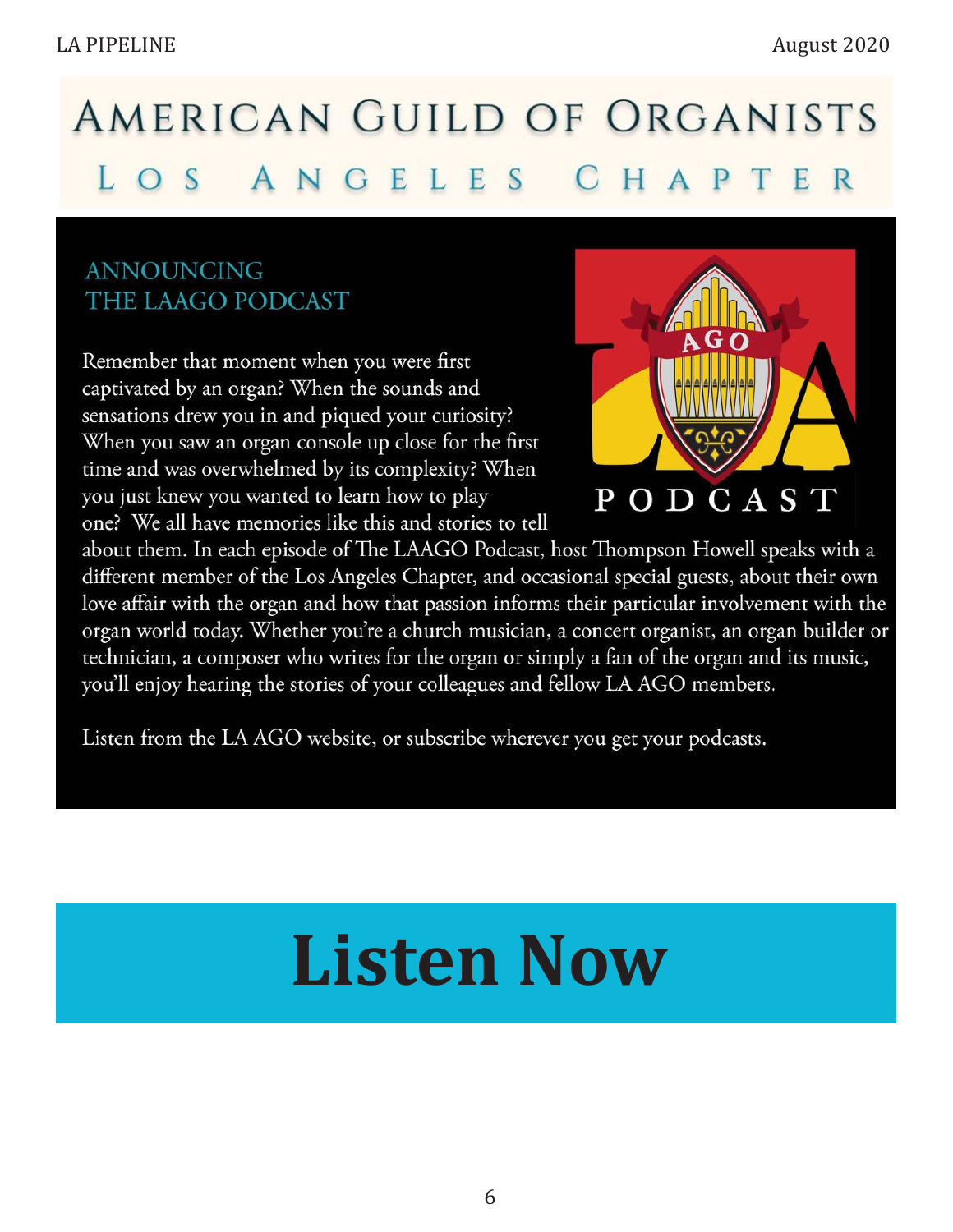## **Upcoming Event Monday, October 19, 2020 MICHAEL HEY Concert Organist**

*ROSALES ORGAN BUILDERS Opus 23 – 3m/45r*

St. Cyril of Jerusalem Church 15520 Ventura Boulevard Encino, California Concert 8:00 p.m. Livestream will be available

 Described as "scintillating" and "tremendously virtuosic" (The Straits Times, Singapore), concert organist Michael Hey has been increasingly visible on U.S. and international stages. He has performed organ concertos with the San Francisco Symphony, the Juilliard Orchestra, and New York City Ballet Orchestra. Michael has appeared at renowned venues such as Carnegie Hall and Madison Square Garden.



In September 2017, Michael received first prize in the First Shanghai Conservatory of Music First International Organ Competition. Released in October 2017, Michael's premiere solo CD

recording Michael T. C. Hey plays the Great Organ of Saint Patrick's Cathedral in New York is available for purchase by the JAV recording label.

In 2015, Michael was appointed Associate Director of Music and Organist of Saint Patrick's Cathedral in New York City, where one of his first major tasks was to perform for the first U.S. visit of Pope Francis. Michael plays at the Cathedral for services throughout the week which are broadcast on Sirius XM radio, television, and online.

Not exclusively a solo organist, Michael enjoys collaborating with other artists. He has performed with Renée Fleming, Matthew Polenzani, and Isabel Leonard. He performs duo recitals with violinist Christiana Liberis.

Michael is a graduate of The Juilliard School where he received his B.M. and M.M. degrees in organ performance under Paul Jacobs.

Michael Hey is represented in North America exclusively by:

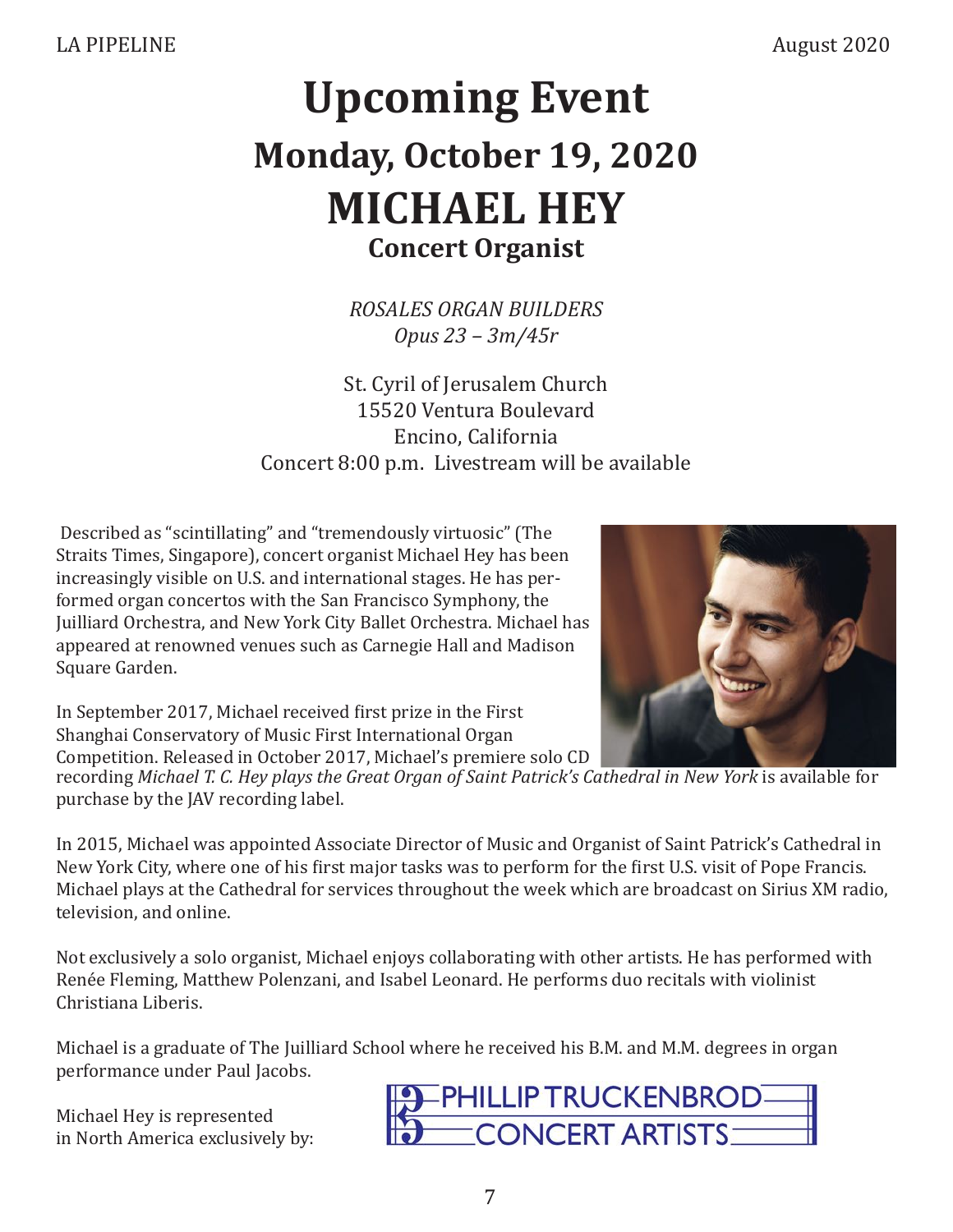



## LA PIPELINE  $\overline{a} = \overline{a} = \overline{a} = \overline{a} = \overline{a} = \overline{a} = \overline{a} = \overline{a} = \overline{a} = \overline{a} = \overline{a} = \overline{a} = \overline{a} = \overline{a} = \overline{a} = \overline{a} = \overline{a} = \overline{a} = \overline{a} = \overline{a} = \overline{a} = \overline{a} = \overline{a} = \overline{a} = \overline{a} = \overline{a} = \overline{a} = \overline{a} = \overline{a} = \overline{a$ **AMERICAN GUILD OF ORGANISTS Chapter Leadership News**



Elizabeth George, CMM DIRECTOR OF MEMBER ENGAGEMENT AND CHAPTER DEVELOPMENT Elizabeth.George@agohq.org 212-870-2311, ext. 4307

The link and handout to the webinar:

## **A Smoother Experience for Substitute Organists and Hosts**

presented by Dr. Sarah Bereza, can be accessed through the Education tab: *https://www.agohq.org/ago-webinars-and-supporting-documents/.*

## **Thursday, August 13th, 4:00 pm EDT Virtual Choir for the Rest of Us Workshop: Part 1 Carol Spradling, Presenter**



Carol Spradling, director of music at First Congregational Church of Essex

Junction, decided that the COVID "stay at home" order was going to mean that her small but mighty choir was going to adapt, rather than disband. Using Zoom rehearsals, smartphones, electronically distributed music, and the online digital audio workstation BandLab, she and her choir started scaling the learning curve between live choral singing and digital recording. This is a hands-on, nuts-and-bolts course in how to produce socially distanced audio recordings of your choir or ensemble

(from home), using smartphones, laptops, and free software.

## **Thursday, August 20th, 4:00 pm EDT Virtual Choir for the Rest of Us Workshop: Part 2**

Part 2 of this workshop will include participant follow-up discussions of hands-on software utilization, sharing of success stories and challenges.

### **Call for Organ Teachers**

The Chapter receives periodic requests for referrals of private organ teachers. To enable an effective response to these requests, we are creating an organ teacher list that will function similar to the substitute organist list. David Reeder will maintain both lists and they will be available on the LA AGO web site. To be included on the list, please send David Reeder the following information to be published:

- **blone number**
- e-mail
- years of teaching experience
- educational degrees/certifications,
- ages of students you accept and if you require your students to have piano proficiency
- Geographic location of lessons (city, LA neighborhood, etc)

We'll have the list up and running on the Chapter website as soon as possible. Please send your information to David at: drmusic@sbcglobal.net.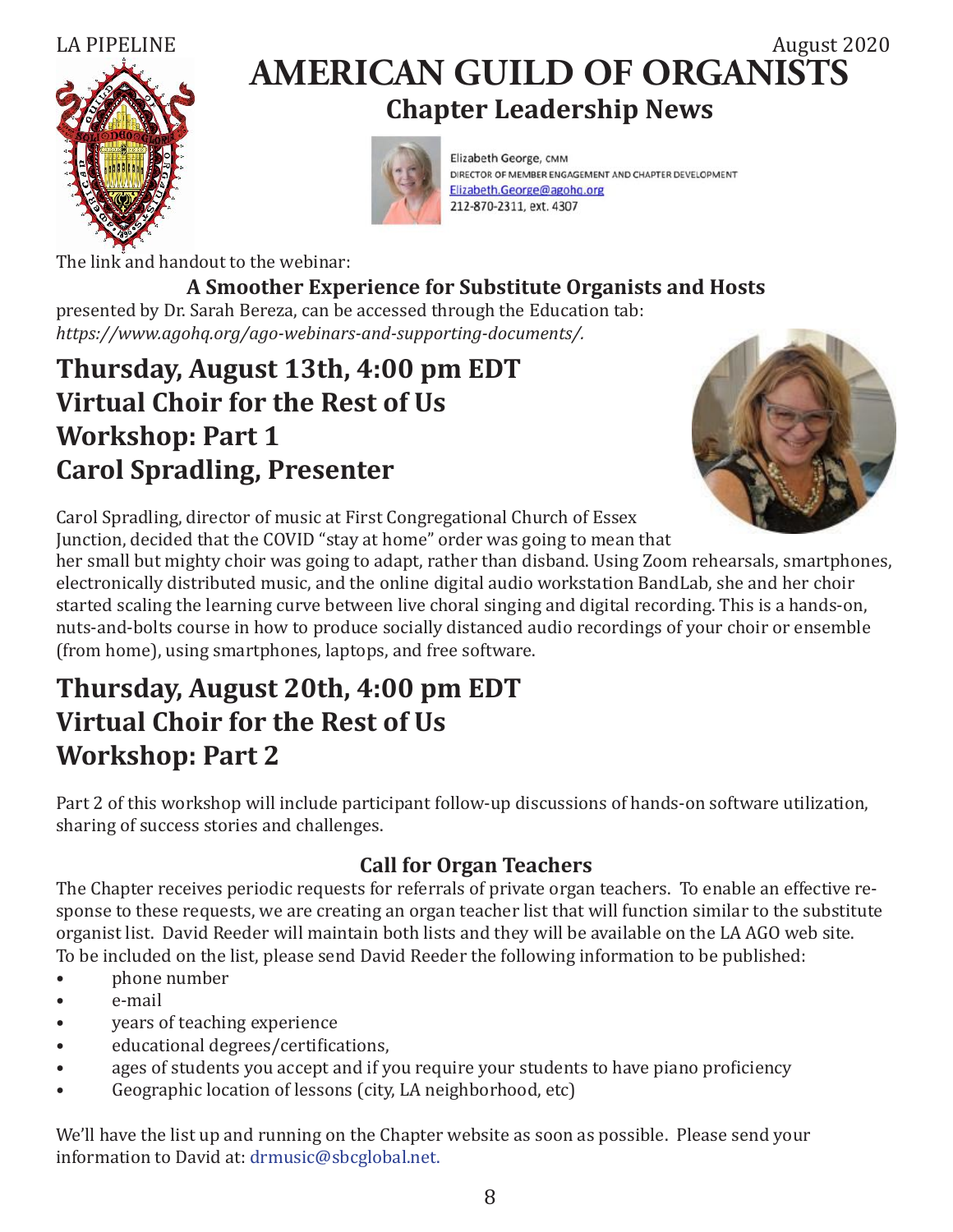## **We are now beginning preparation of the 2020- 2021 American Guild of Organists Southern California Directory.**

## Be sure to keep your oncard information up to date.

Send us a picture to include in your membership listing. The picture will be included absolutely FREE!

Send a picture (as high quality as possible) to mistmedia@sbcglobal.net

*Below are some samples of the membership listings.*



 **DODGE, Nelson H., MBA**  13222 Albers Pl. Sherman Oaks, CA 91401-6001 909-599-7899-Bus.818-468-9870-Cell. nelson@churchkeyboard.com  *Member of* [LOSA][ccst][kern][lbch]

[orng][sbar][vent]

*President, Church Keyboard Center; Rodgers Organs Representative; Dean, Los Angeles Chapter.*



 **CARTWRIGHT, Kevin** 3833 Legion Ln. Los Angeles, CA 90039 323-333-8922 -Cell kevin.r.cartwright@gmail.com  *Member of* [LOSA]

*President, Rosales Organ Builders; Sub-Dean, Los Angeles Chapter.*

## **Job Listings**

The open jobs list on the web site is getting short--if you have a job opening or know of one, please encourage the hiring organization to send the information to David Reeder. Go to: www.laago.org/jobs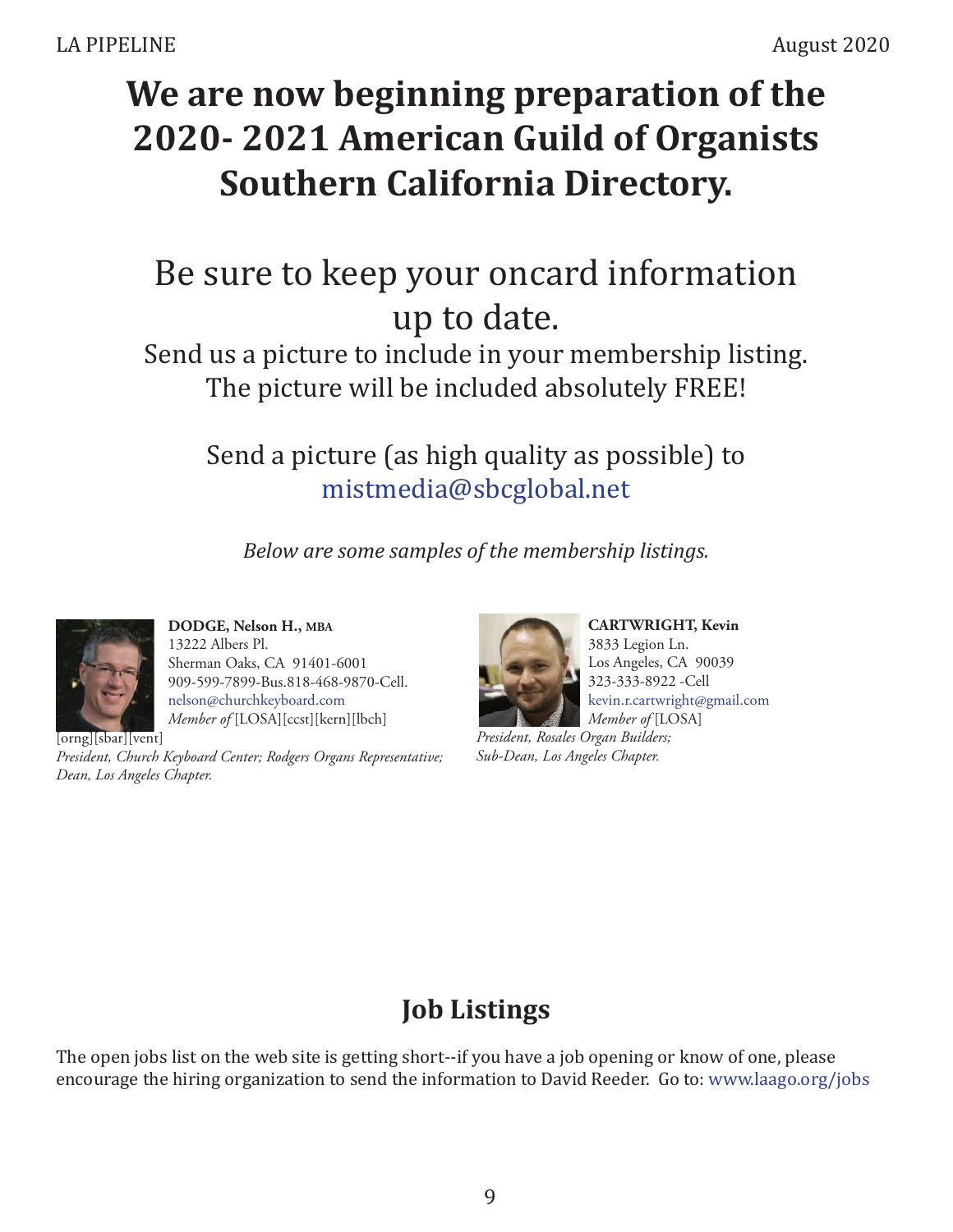

## **FOR SALE -- \$8,850**

#### VISCOUNT VIVACE 50 ORGAN

38 ADJUSTABLE VOICES, 8 GENERAL PISTONS FOUR STYLES: AMERICAN, BAROQUE, FRENCH, ROMANTIC ADJUSTABLE REVERBERATION MIDI INTERFACE SPEAKERS IN CONSOLE

HEADSET ALTERNATIVE

#### **CONTACT**

#### **DR. HAROLD DAUGHERTY**

### **drhad@aol.com**